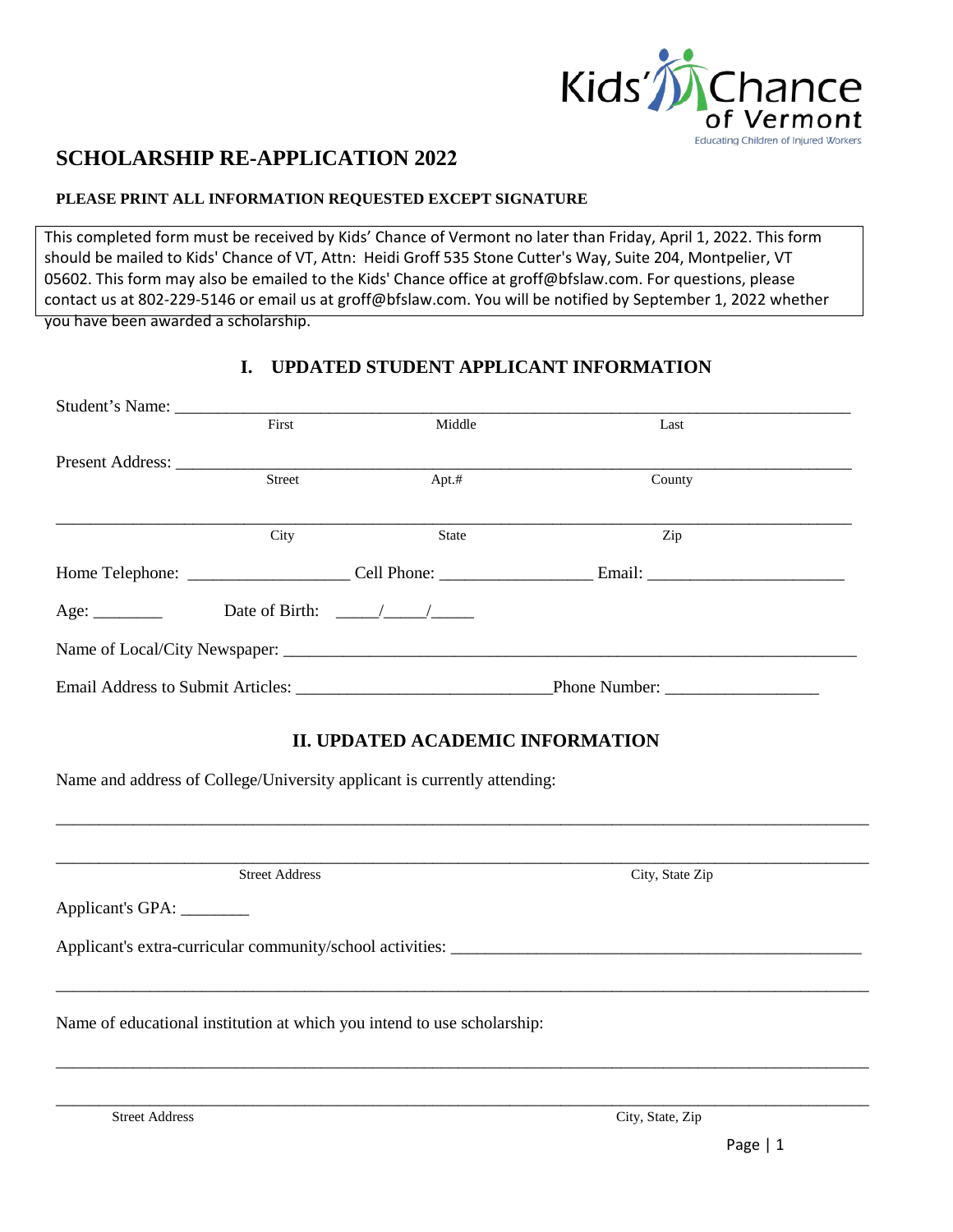Financial Aid Officer at your educational institution:

| Type of educational institution (check one below):                                                                   |                                                                                                                                                                     |  |  |  |
|----------------------------------------------------------------------------------------------------------------------|---------------------------------------------------------------------------------------------------------------------------------------------------------------------|--|--|--|
| _____ College/University (four-year undergraduate degree)                                                            |                                                                                                                                                                     |  |  |  |
|                                                                                                                      | _____ Junior/Community College (two-year undergraduate degree)                                                                                                      |  |  |  |
| ______ Trade/Vocational school                                                                                       |                                                                                                                                                                     |  |  |  |
|                                                                                                                      |                                                                                                                                                                     |  |  |  |
|                                                                                                                      | Date that you will be beginning/continuing at your educational institution: __/ __/ __<br>M<br><b>YR</b><br>D                                                       |  |  |  |
| What are your curriculum plans for:                                                                                  |                                                                                                                                                                     |  |  |  |
| Fall 2022                                                                                                            | Full time Tart Time                                                                                                                                                 |  |  |  |
| Winter 2022-23                                                                                                       |                                                                                                                                                                     |  |  |  |
| Spring $2023$                                                                                                        | Full time Part Time                                                                                                                                                 |  |  |  |
| Summer 2023                                                                                                          | Full time Tart Time                                                                                                                                                 |  |  |  |
| In the fall of 2022, you will be ____ First-year ___Sophomore/Second year ___Junior/Third year ___Senior/Fourth year |                                                                                                                                                                     |  |  |  |
| When will you graduate from your institution?                                                                        |                                                                                                                                                                     |  |  |  |
| Fall                                                                                                                 | $\frac{1}{2022}$ $\frac{2023}{2023}$ $\frac{2024}{2024}$ $\frac{2025}{2025}$ $\frac{2026}{2026}$                                                                    |  |  |  |
|                                                                                                                      | Spring 2023 2024 2025 2026 2027                                                                                                                                     |  |  |  |
| Annual Tuition \$                                                                                                    |                                                                                                                                                                     |  |  |  |
| house, etc.                                                                                                          | Do you intend to: _____ Commute from home _____ Live on-campus _____ Live off-campus in an apartment or rented                                                      |  |  |  |
|                                                                                                                      |                                                                                                                                                                     |  |  |  |
|                                                                                                                      | If you will be living off-campus, and you will NOT be living at home with your parent(s), what will be the yearly cost of<br>your off-campus rent and utilities? \$ |  |  |  |
|                                                                                                                      |                                                                                                                                                                     |  |  |  |
| Hrs. per week: ________ Average amount earned in academic year \$                                                    |                                                                                                                                                                     |  |  |  |
| Have you submitted the Free Application for Federal Student Aid (FAFSA)? __ Yes __ No                                |                                                                                                                                                                     |  |  |  |
| If yes, on what date was your FAFSA filed? $\frac{M}{M}$ / $\frac{M}{D}$ / $\frac{M}{YR}$                            |                                                                                                                                                                     |  |  |  |
| If no, on what date will your FAFSA be filed? $\frac{M}{M}$ / $\frac{M}{D}$ / $\frac{M}{YR}$                         |                                                                                                                                                                     |  |  |  |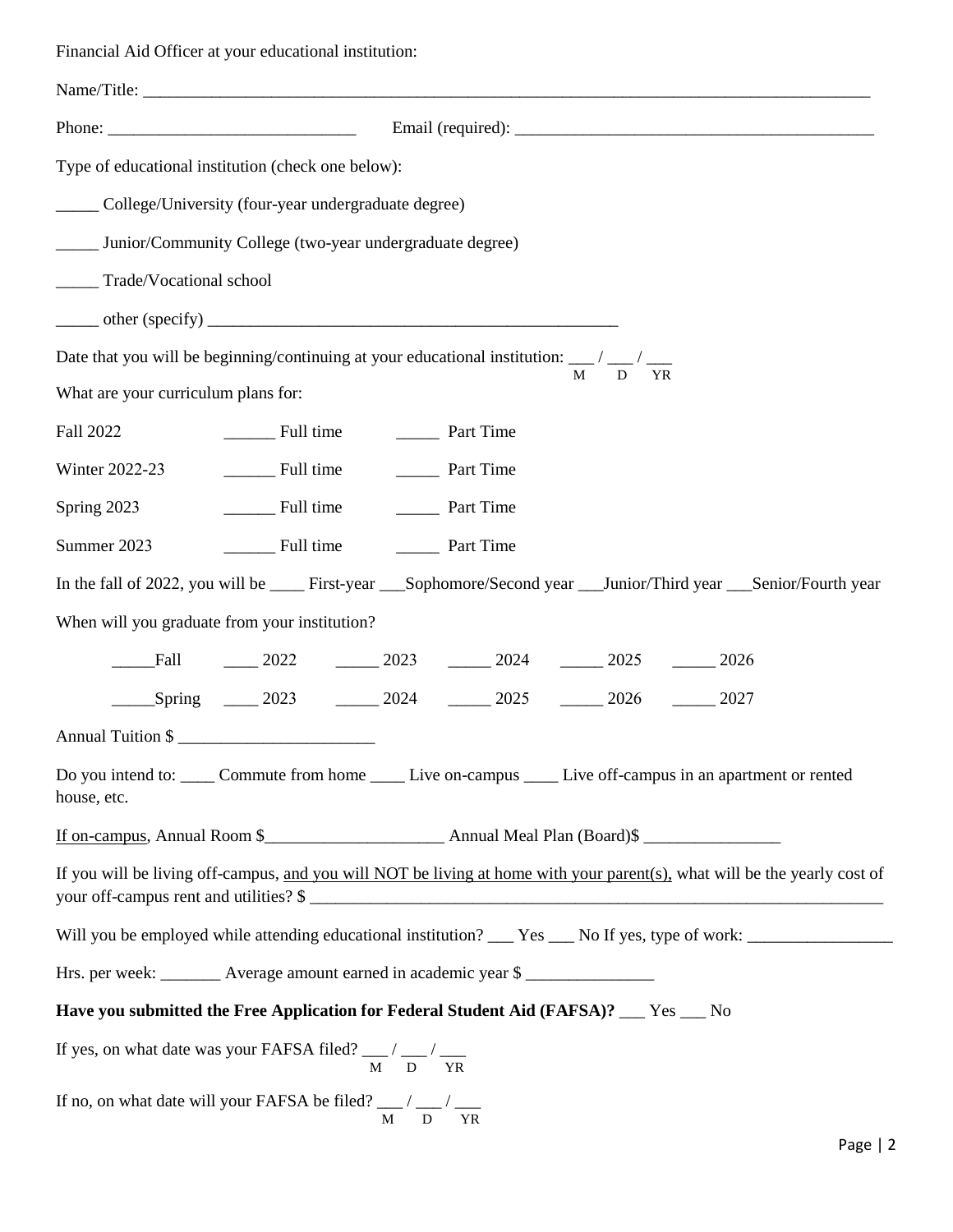\*If your FAFSA was processed successfully, you should have received a Student Aid Report (SAR) from the FAFSA processing center. On your SAR, what amount is listed as your "Expected Family Contribution," or EFC? \$\_\_\_\_\_\_\_\_\_

Have you received a Financial Aid Award Letter from your educational institution's financial aid office?

 $Yes$  \_No

#### **IF FINANCIAL AID AWARD LETTER HAS BEEN RECEIVED, ATTACH A COPY WITH THIS APPLICATION.**

If you have not received this letter to submit with your application by the April 1<sup>st</sup> deadline, please MAIL a copy of this letter to the Kids' Chance office BY JULY 15th.

Have you received your Student Account Statement from your educational institution's Bursar's Office/Business Office?  $\_\_\_\$  Yes  $\_\_\$ 

#### **IF YOUR STUDENT ACCOUNT STATEMENT HAS BEEN RECEIVED, ATTACH A COPY WITH THIS APPLICATION.**

If you have not received this statement to submit with your application by the April 1<sup>st</sup> deadline, please MAIL a copy of this statement to the Kids' Chance office BY JULY 15th.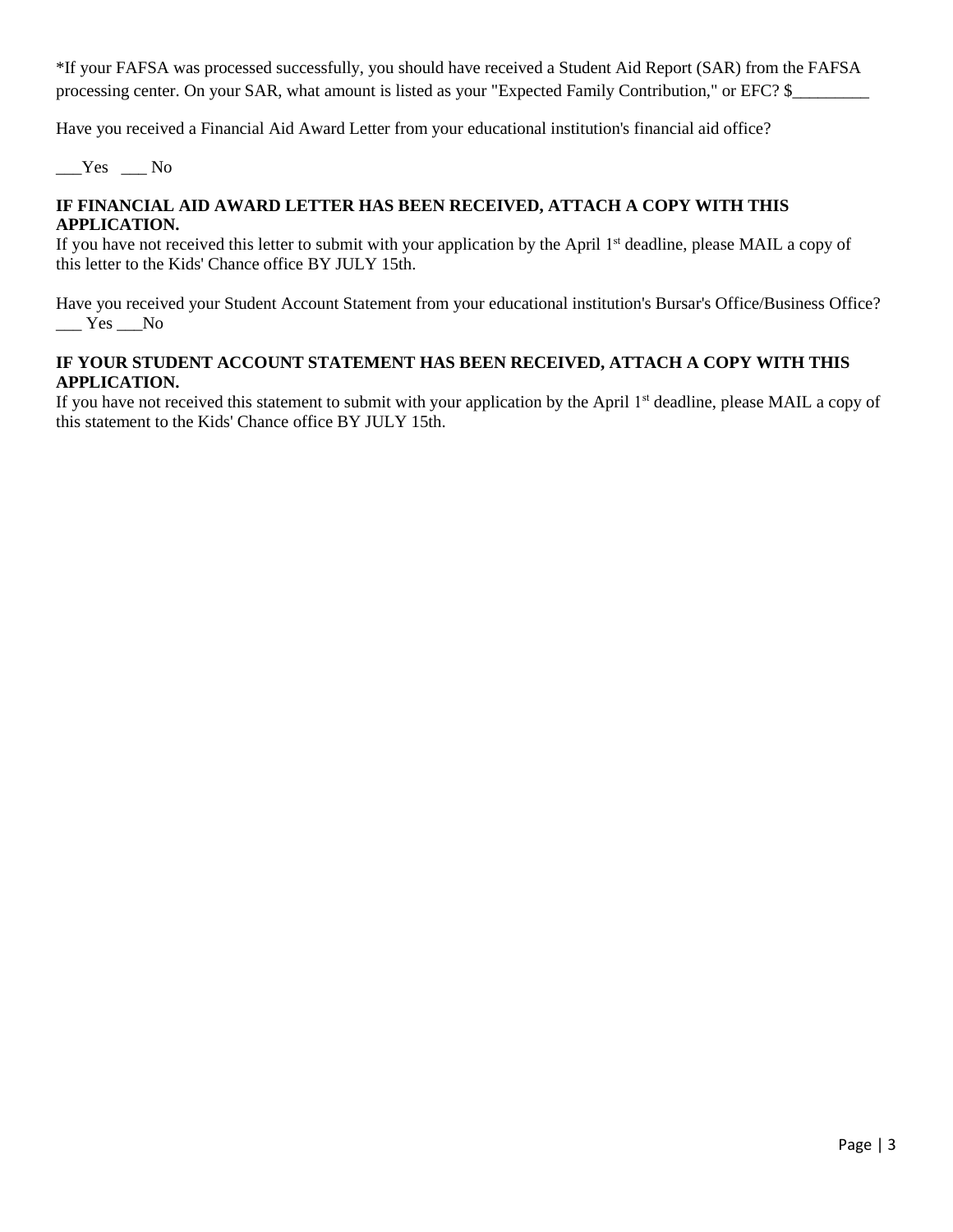## **III. ATTESTATION/AUTHORIZATION STATEMENT**

I certify that all the information provided in this application is true and correct to the best of my knowledge and belief.

\_\_\_\_\_\_\_\_\_\_\_\_\_\_\_\_\_\_\_\_\_\_\_\_\_\_\_\_\_\_\_\_\_\_\_\_\_\_\_\_\_\_\_\_ \_\_\_\_\_\_\_\_\_\_\_\_\_\_\_\_\_\_\_\_\_\_\_\_\_\_\_\_

Signature of scholarship applicant Date

\_\_\_\_\_\_\_\_\_\_\_\_\_\_\_\_\_\_\_\_\_\_\_\_\_\_\_\_\_\_\_\_\_\_\_\_\_\_\_\_\_\_\_ Signature of parent/guardian/other person assisting in the completion of application (If applicable)

#### **PLEASE READ CAREFULLY:**

I hereby apply for a scholarship to KIDS' CHANCE OF VT, INC. I hereby give consent to KIDS' CHANCE OF VT, INC. to verify contents of this application and attachments.

I hereby give consent to KIDS' CHANCE OF VT, INC., its agents, employees, or designees to contact and verify my information contained in this application and attachments by contact with any Individual, government, educational institution, or other entity. I understand that any intentionally false or misleading information I have submitted on this application will result in immediate rejection, cancellation of award and/or return of expended funds.

If I am awarded funds, I agree to provide KIDS' CHANCE OF VT, INC. with a signed letter of authorization and a photo, if available, for use on the website and in publications, to attend special events when feasible, and at the end of each school year to send or e-mail updates with information on academic/extracurricular progress and successes to Kids' Chance.

Over the period of this award, I agree to attend at least one KIDS' CHANCE OF VT, INC., event to assist in either fundraising or promotional work to raise awareness of KIDS' CHANCE OF VT, INC.

I understand that scholarships granted by KIDS' CHANCE OF VT, INC., are benevolent awards and these are made on the basis of the funds available to the KIDS' CHANCE OF VT, INC. organization. I further understand that the selection of the recipients of KIDS' CHANCE OF VT, INC. scholarships is a determination made solely by the KIDS' CHANCE OF VT, INC. organization and its Board of Directors and that it is totally up to their discretion who shall receive Kids' Chance scholarship awards, as well as the amounts of any such awards and that I am in no way legally entitled to any scholarship, award or grant on the basis of this application.

Signature of applicant Date Date of a set of a set of a set of a set of a set of a set of a set of a set of a set of a set of a set of a set of a set of a set of a set of a set of a set of a set of a set of a set of a set

\_\_\_\_\_\_\_\_\_\_\_\_\_\_\_\_\_\_\_\_\_\_\_\_\_\_\_\_\_\_\_\_\_\_\_\_\_\_\_\_\_\_ \_\_\_\_\_\_\_\_\_\_\_\_\_\_\_\_\_\_\_\_\_\_\_\_\_\_\_ Signature of parent or guardian (If applicant is under the age of 18) Date

Please list the names of all persons who assisted the applicant in preparing this document:

\_\_\_\_\_\_\_\_\_\_\_\_\_\_\_\_\_\_\_\_\_\_\_\_\_\_\_\_\_\_\_\_\_\_\_\_\_\_\_\_\_\_\_\_\_\_\_\_\_\_\_\_\_\_\_\_\_\_\_\_\_\_\_\_\_\_\_\_\_\_\_\_\_\_\_\_\_\_\_\_\_\_\_\_\_

\_\_\_\_\_\_\_\_\_\_\_\_\_\_\_\_\_\_\_\_\_\_\_\_\_\_\_\_\_\_\_\_\_\_\_\_\_\_\_\_\_\_\_\_\_\_\_\_\_\_\_\_\_\_\_\_\_\_\_\_\_\_\_\_\_\_\_\_\_\_\_\_\_\_\_\_\_\_\_\_\_\_\_\_\_

\_\_\_\_\_\_\_\_\_\_\_\_\_\_\_\_\_\_\_\_\_\_\_\_\_\_\_\_\_\_\_\_\_\_\_\_\_\_\_\_\_\_\_\_\_\_\_\_\_\_\_\_\_\_\_\_\_\_\_\_\_\_\_\_\_\_\_\_\_\_\_\_\_\_\_\_\_\_\_\_\_\_\_\_\_

\_\_\_\_\_\_\_\_\_\_\_\_\_\_\_\_\_\_\_\_\_\_\_\_\_\_\_\_\_\_\_\_\_\_\_\_\_\_\_\_\_\_\_\_\_\_\_\_\_\_\_\_\_\_\_\_\_\_\_\_\_\_\_\_\_\_\_\_\_\_\_\_\_\_\_\_\_\_\_\_\_\_\_\_\_

Where did you learn about Kids' Chance?

\_\_\_\_\_\_\_\_\_\_\_\_\_\_\_\_\_\_\_\_\_\_\_\_\_\_\_\_ Date

\_\_\_\_\_\_\_\_\_\_\_\_\_\_\_\_\_\_\_\_\_\_\_\_\_\_\_\_\_\_\_\_\_\_\_\_\_\_\_\_\_\_ \_\_\_\_\_\_\_\_\_\_\_\_\_\_\_\_\_\_\_\_\_\_\_\_\_\_\_